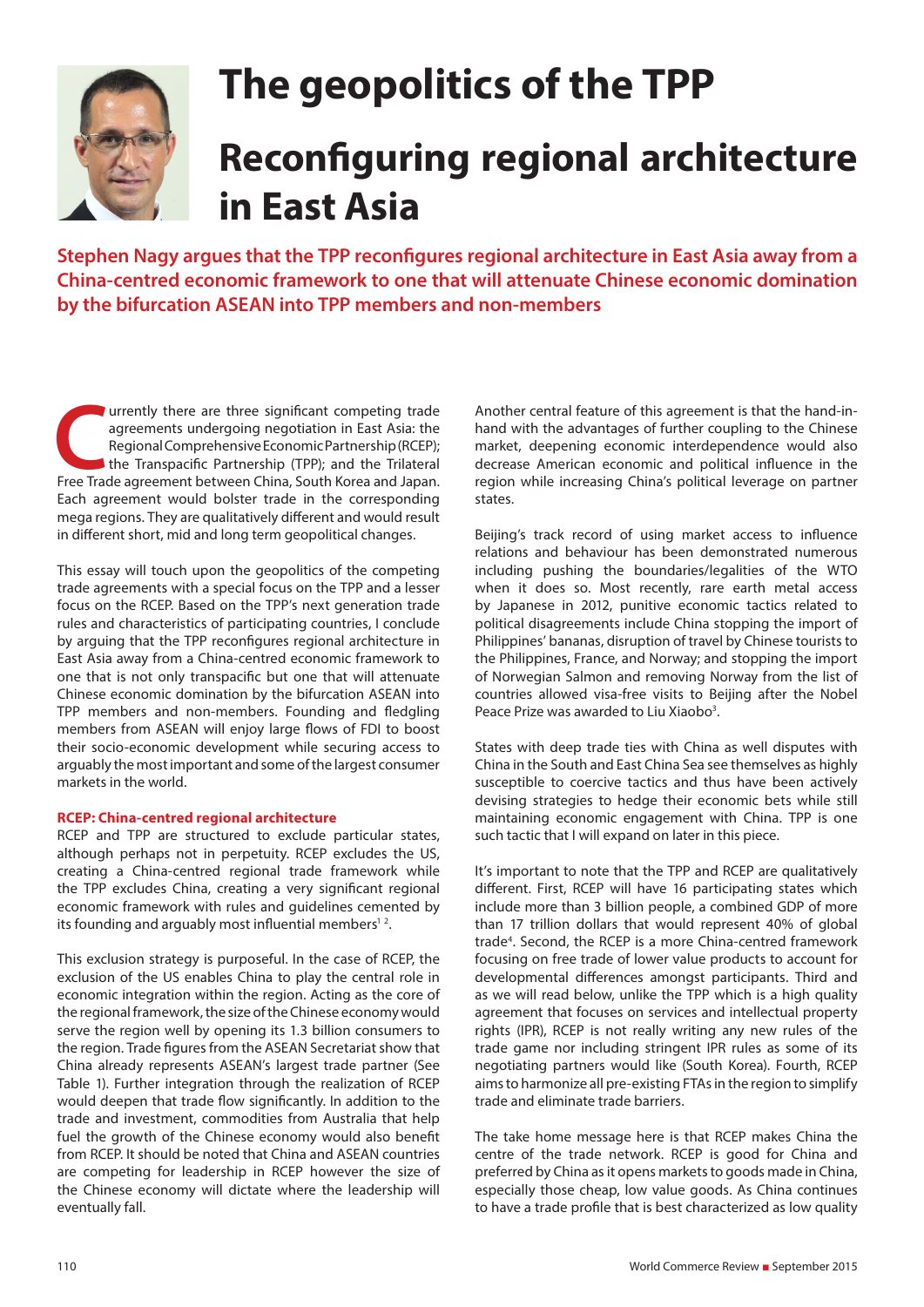# **Table 1: Top ten ASEAN trade partner countries/regions1**

| Trade partner country/region <sup>2</sup> | <b>Value USS</b> |                |                    | Share (percent) to total<br><b>ASEAN trade</b> |                |             |
|-------------------------------------------|------------------|----------------|--------------------|------------------------------------------------|----------------|-------------|
|                                           | <b>Exports</b>   | <b>Imports</b> | <b>Total trade</b> | <b>Exports</b>                                 | <b>Imports</b> | Total trade |
| <b>ASEAN</b>                              | 329,700.42       | 278,617.63     | 608,318.05         | 25.5                                           | 22.5           | 24.1        |
| China                                     | 150,425.25       | 216,116.37     | 366,541.62         | 11.6                                           | 17.5           | 14.5        |
| <b>EU-28</b>                              | 132,484.05       | 115,847.68     | 248,331.73         | 10.2                                           | 9.4            | 9.8         |
| Japan                                     | 120,248.92       | 108,827.27     | 229,076.19         | 9.3                                            | 8.8            | 9.1         |
| <b>USA</b>                                | 122,377.23       | 90,040.99      | 212,418.22         | 9.5                                            | 7.3            | 8.4         |
| Korea, Republic of                        | 51,659.07        | 79,814.77      | 131,473.84         | 4.0                                            | 6.5            | 5.2         |
| <b>Taiwan</b>                             | 39,543.73        | 68,841.91      | 108,385.64         | 3.1                                            | 5.6            | 4.3         |
| Hong Kong                                 | 85,274.71        | 14,096.88      | 99,371.59          | 6.6                                            | 1.1            | 3.9         |
| Australia                                 | 45,345.73        | 25,027.19      | 70,372.92          | 3.5                                            | 2.0            | 2.8         |
| India                                     | 43,346.53        | 24,381.93      | 67,728.46          | 3.4                                            | 2.0            | 2.7         |
| Total top ten trade partner countries     | 1,120,405.64     | 1,021,612.62   | 2,142,018.26       | 86.7                                           | 82.6           | 84.7        |
| Others $3$                                | 172,228.00       | 214,671.20     | 386,899.20         | 13.3                                           | 17.4           | 15.3        |
| <b>Total</b>                              | 1,292,633.64     | 1,236,283.82   | 2,528,917.46       | 100.0                                          | 100.0          | 100.0       |

*Source: Association of South East Asian Nations Homepage*

*http://www.asean.org/resources/2012-02-10-08-47-55/asean-statistics/item/external-trade-statistics-3 (Accessed August 24th, 2015)*

*1. Preliminary data*

*2. Identified/ranked based on share of total trade*

*3. Includes trade of all other countries and those that could not be attributed to specific countries*

products and the manufacturing of either other countries products or low value products RCEP better meets the needs of the Chinese level of development.

# **TPP: transpacific-centred regional architecture**

The TPP regional trade framework consists of 12 countries spanning the Asia-Pacific region and represent at least 40% of global trade. The TPP protects IPR including services and thus is a positive for innovative countries that are producing patents, high tech items, and high value items. Japan, the US, Canada, Australia, and Singapore all fit this profile in terms of IPR and services. They can write the rules to protect these products far into the future. China can't meet these standards at this time and IPR laws are at best weak<sup>5</sup>. This intentional or loose end to law enforcement allows China to leap frog its development. It won't agree to the TPP either as it would handicap their development. That being said, China has voiced 'interest' in the TPP and the US sees the possibility of open membership as a way to 'socialize or tame new applicants'<sup>6</sup>.

The other trade agreements under consideration are more trade promoting that rule making. An ASEAN plus-3 free trade agreement has been in discussion for a long time but many ASEAN countries, especially over the past five years have changed their tune about economic interdependence with China. China's assertiveness has concerned ASEAN members even though they enjoy a trade balance with China. There is a realization that trade needs to be better balanced to avoid Beijing applying economic or security leverage to achieve political objectives.

TPP is important for the US's Asian rebalance (but also many countries in the region) as it creates an alternative to China's economic size with rules and a renewed focus on protecting services and IPR. It also weakens Beijing's economic influence and tools in the region.

Above and beyond the economic impact that the TPP will have, the TPP serves as a powerful geopolitical tool. First, the TPP sets the next generation of trade rules for the most vibrant part of the global economy, the Asia Pacific. By establishing transparent rules that protect the key innovative sectors of participating countries, the TPP establishes a trade regime that preferences rule followers and not rule breakers.

Second, the inclusion of states such as Vietnam is not immediately self-evident. That being said, their inclusion is crucial to incentivizing participating in the TPP. As a low cost manufacturing centre, Vietnam will grow as a production hub for manufacturing that will have direct access to the first and third largest economies in the world, Japan and the US.

This means that although Vietnam will indeed need to work very hard to abide by IPR and other rules that its developing economy may not be prepared for, it will at the same time become a very attractive centre for FDI which will further boost its economic growth. Policy makers in Vietnam have already done the math that the sacrifices in the short term will more than pay off as dividends in the long term.

Increasing flows of FDI into Vietnam will most certainly be attractive lures for other countries within the region such as the Philippines, Indonesia, Thailand, Myanmar, Laos and Cambodia and as a result, the first three will make the necessary commitments to join the TPP. The landlocked latter two unfortunately will not be able to make the commitments necessary to join the TPP because of level of development, lack of strong institutions and political relations with China.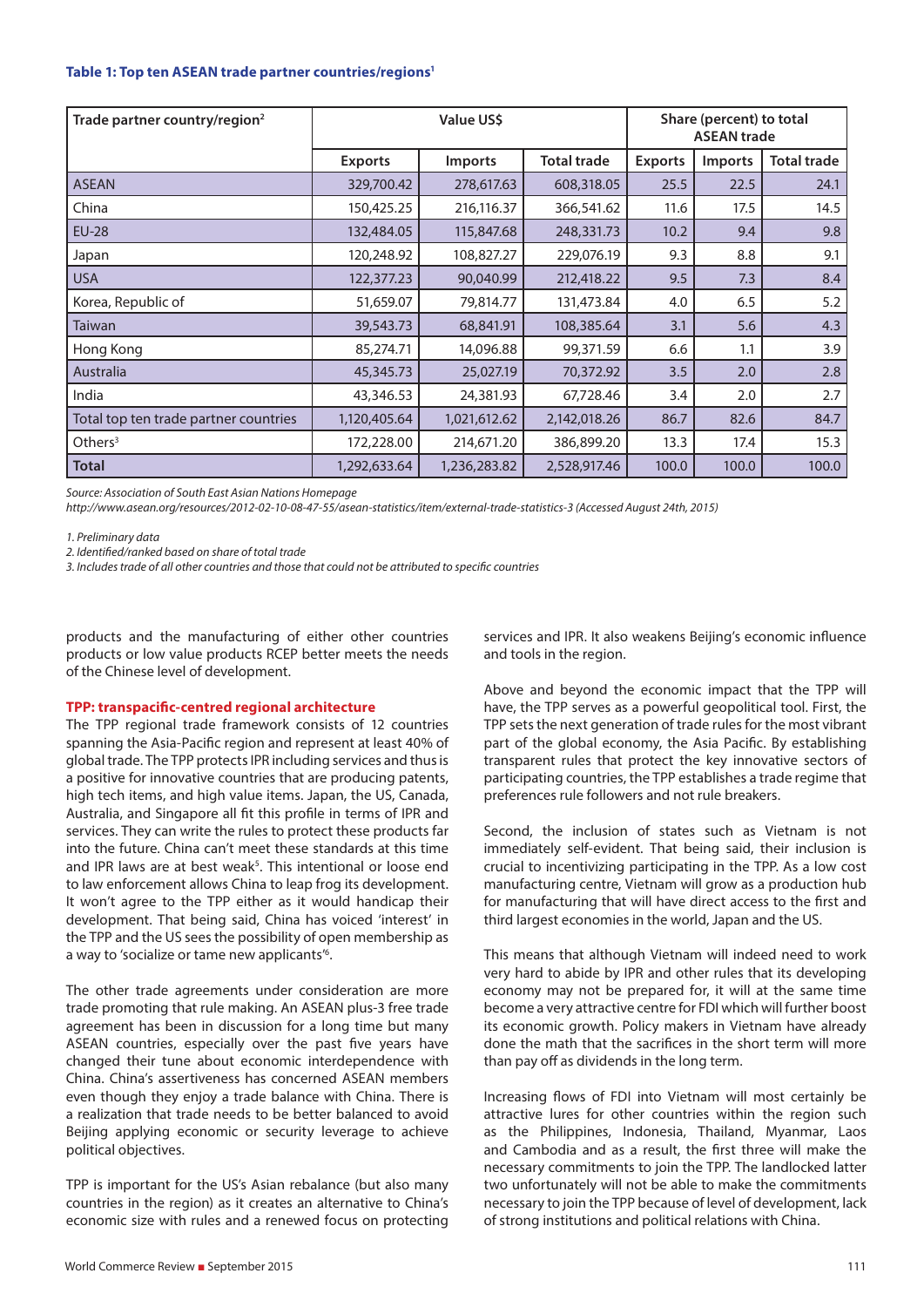"... the TPP reconfigures regional architecture in East Asia away from a Chinacentred economic framework to one that is not only transpacific but one that will attenuate Chinese economic domination by the bifurcation ASEAN into TPP members and non-members"

Thailand's future participation in the TPP is dependent on domestic politics and political stability in the period of a new King's ascension to the throne. Political divisions and political instability will make it difficult for Thailand to make the appropriate commitments necessary to join the TPP and thus it will lose out to ASEAN countries with more stable domestic political situations and commitments to TPP demands.

Myanmar, like Thailand suffers from an uncertain domestic political situation. Weak institutions, still uncertain division between the previous military government and the current elected one, Myanmar will most likely not be able to find the political consensus to commit to the TPP.

Vietnam and other potential members to the TPP from ASEAN will enjoy a large inflow of FDI and this will create a virtuous circle in terms of socio-economic development. At the same time, other members of ASEAN will find themselves falling further and further behind in terms if socio-economic development as they will be seen as less attractive investment destinations.

Further escalating these trends will be demographic pressures associated with a greying population, the consequences of the one-child policy and increased labour costs in China (See figures). The end result will be more and more businesses seeking to lower their costs of doing business. The vibrant ASEAN economies with their young populations are the logical choice for FDI, especially if these countries are founding or potential TPP members states with access to the North American and Japanese economies.

The bifurcation into the high growth, TPP member states and the low growth, non-TPP member states will weaken the importance of ASEAN as an economic, political and culture regional framework7 . Geopolitically, this division will weaken China's influence on the region and enhance the US's and core TPP member states influence on the region. It strengthens the rationale for further economic, political and security ties within the region.

The potential division of ASEAN countries into high and low performers has important consequences for regional integration in East Asia based on economic interdependence. The so-called ASEAN way will become increasingly difficult to maintain as socio-economic develop differences become more apparent.

ASEAN is often seen as the model for East Asian integration with its respect for sovereignty and consensus making decision process. It is also seen as the driver behind East Asian integration allowing the 'big' economies in the region, namely China, Japan and South Korea to act as the 'engine' of integration thus diffusing potential conflict in terms of